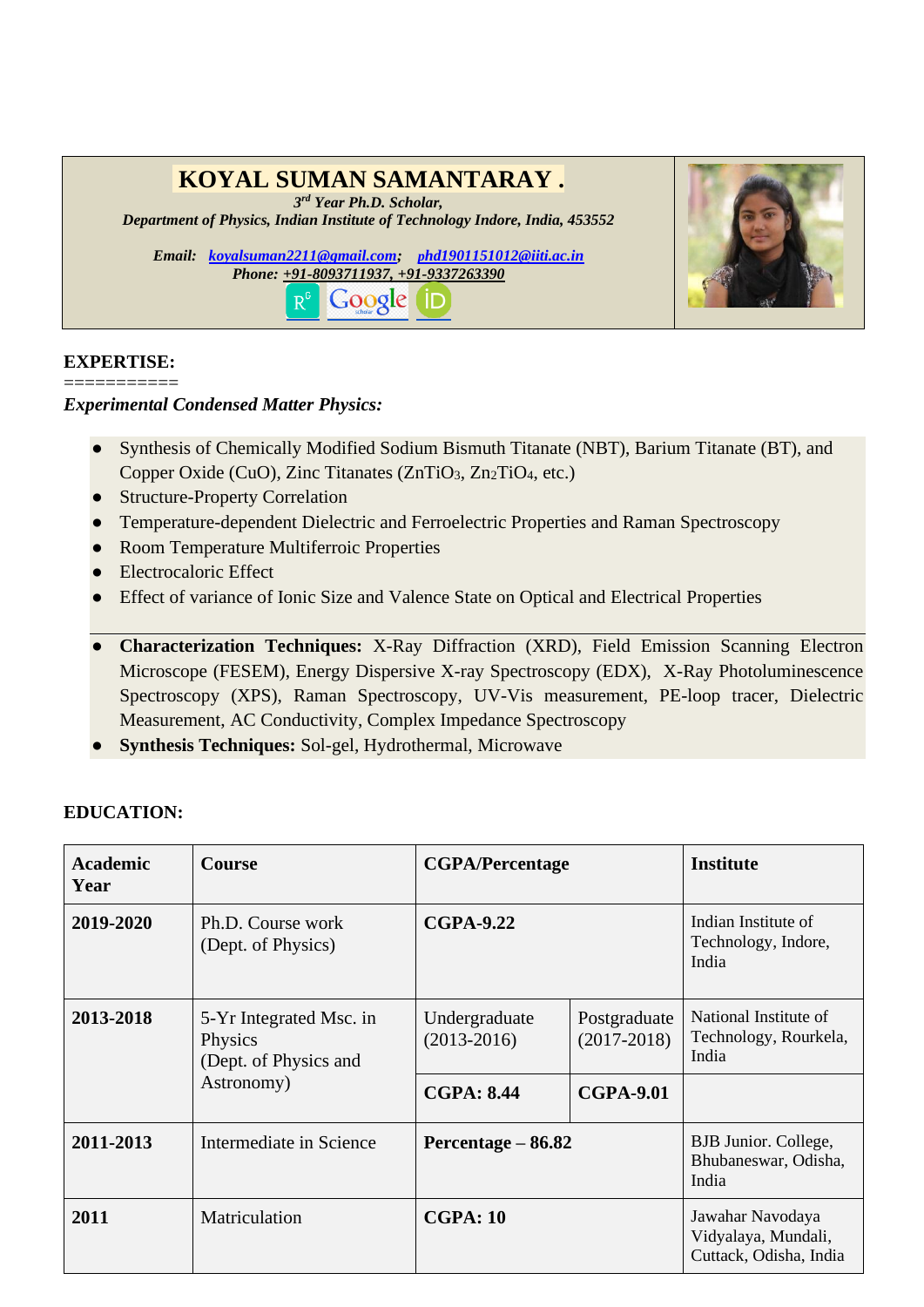#### **PROJECTS:**

**==========**

| <b>COMPLETED PROJECTS:</b>                                                                                                                                                                                                                                | <b>ONGOING PROJECTS:</b>                                                                                                    |
|-----------------------------------------------------------------------------------------------------------------------------------------------------------------------------------------------------------------------------------------------------------|-----------------------------------------------------------------------------------------------------------------------------|
| Investigating the Multiferroic Properties of<br>NBT-CMO solid solutions.<br>Effect of Mn doping on the Structural,<br>$\bullet$<br>Optical, and Vibrational properties of                                                                                 | thin-film<br>Investigating<br>the<br>$\bullet$<br>fabrication of NBT-based materials<br>for better Electrocaloric response. |
| ZnTiO <sub>3</sub><br>Theoretical and experimental insight on<br>$\bullet$<br>defect dipole induced improved                                                                                                                                              | Effect of M: Ba ( $M=Ca$ , Sr, and K)<br>ratio in the Electrocaloric response<br>of NBT-6BT ceramics.                       |
| electrocaloric response in Fe and Mn<br>modified $Na0.47Bi0.47Ba0.06Ti0.98-xV0.02O3$<br>lead-free ceramics.<br>Structure Correlated Vibrational, Optical,<br>$\bullet$<br>and Electrical Properties of Fe doped<br>$Na0.47Bi0.47Ba0.06Ti0.98-xV0.02FexO3$ | <b>FUTURE PROJECTS:</b><br>polymer<br>design<br>To.<br>ceramic<br>composite for Piezoelectric Energy<br>harvester.          |

## **RESEARCH INTEREST:**

**====================**

- ⮚ Perovskites
- > Ferroelectrics
- > Dielectrics
- ⮚ Impedance/Modulus spectroscopy
- ▶ Energy Storage
- $\triangleright$  Piezoelectric properties
- $\triangleright$  Electrocaloric effect
- $\triangleright$  Multiferroic properties
- $\triangleright$  Defect states study
- ⮚ Piezoelectric energy harvester
- $\triangleright$  Device fabrication using Thin-film Technology

## **EXPERIENCE:**

**=============**

## **June 2019- July 2021 (Ph.D.)**

- ⮚ Synthesis (Modified sol-gel) and Characterizations of NBT and BT based materials
- ⮚ Structure correlated optical and electrical properties.
- > Theoretical and Experimental insight on phonon modes and their correlation with structure.
- ▶ Defect states studies using valence state analysis of XPS spectra.
- ⮚ Ferroelectric, dielectric, and electrocaloric properties of perovskites.

## **July 2017-May 2018**

## **(Master's Thesis at NIT Rourkela, India, 769008)**

- ⮚ Synthesis using a modified sol-gel process, and its Characterizations.
- $\triangleright$  Structural and Dielectric properties of Ca modified BaTiO<sub>3.</sub>
- > AMPLIMODE analysis using "BILBAO CRYSTALLOGRAPHIC SERVER".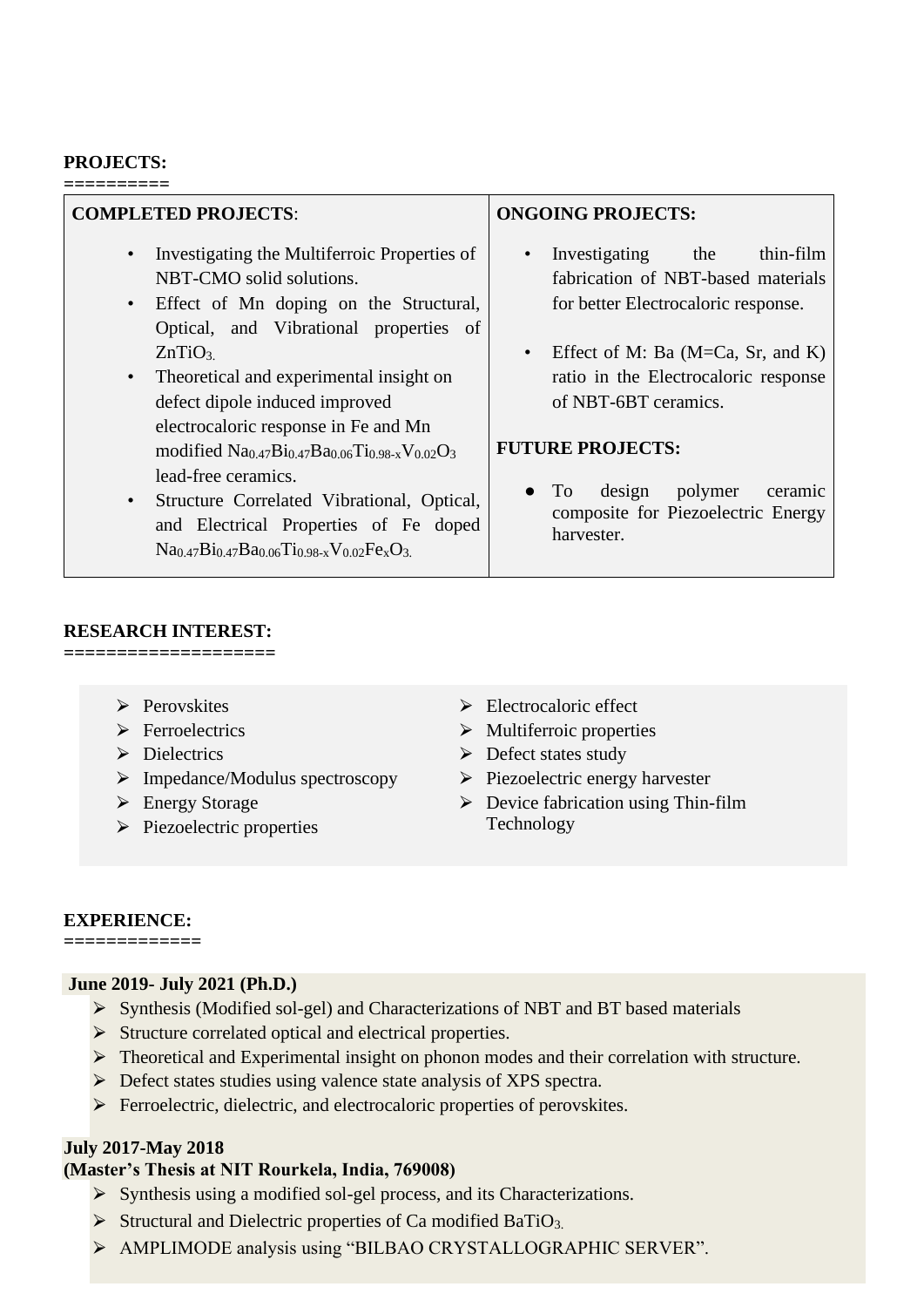## **May 2016-July 2016**

## **(Summer Internship at IIT Bhubaneswar, India, 752050)**

- $\triangleright$  Hydrothermal Synthesis and characterizations of CuWO<sub>4</sub> and Graphene reduced CuWO<sub>4</sub> nanostructures
- $\triangleright$  Electrode preparation and supercapacitor application using Cyclic voltammetry.

#### **May 2015-July 2015**

#### **(Summer Internship at CSIR-IMMT, Bhubaneswar, 751013)**

- $\triangleright$  Hydrothermal and Microwave synthesis of CuO nanostructures
- $\triangleright$  Electrochemical measurements and their correlation with the morphology
- $\triangleright$  Application of the prepared materials as glucose sensors

#### **Instruments handling Expertise:**

- $\triangleright$  XRD (Bruker D2 Phaser).
- > RT, High Temp., and Frequency-dependent Dielectric measurements (Newton's 4<sup>th</sup> Ltd. Phase Sensitive Multimeter)
- ▶ Room Temp. PE Loop Tracer (Marine India)
- ⮚ UV- Vis (Research India Spectrophotometer).
- > Raman Spectrophotometer (HORIBA Scientific Lab-RAM HR Evolution Spectrometer).
- $\triangleright$  FESEM (Zeiss supra-55)
- $\triangleright$  EDS (Oxford Instruments, X-MaxN)
- $\triangleright$  Cyclic voltammetry (Kanopy), Inova
- $\triangleright$  Spin coating, CVD (two-zone furnace)

## **RESEARCH MENTOR :**

**====================**

| Dr. Somaditya Sen        | Department of Physics<br><b>IIT</b> Indore                    | Thesis supervisor<br>$(2019 - 2023)$          |
|--------------------------|---------------------------------------------------------------|-----------------------------------------------|
| Dr. Dillip Kumar Pradhan | Department of Physics<br>and Astronomy, NIT<br>Rourkela       | Master's Thesis Supervisor<br>$(2017 - 2018)$ |
| Dr. Chandra Sekhar Rout  | School of Basic Sciences,<br><b>IIT Bhubaneswar</b>           | Summer Internship<br>Supervisor $(2016)$      |
| Dr. Saroj Kumar Singh    | <b>Advanced Materials</b><br>Technology, CSIR-<br><b>IMMT</b> | Summer Internship<br>Supervisor (2015)        |

#### **SOFTWARE SKILLS:**

**======================** Origin (Graphs plotting and analysis), Zotero and EndNote (Adding References), FullProf Suite (Rietveld Refinement), VESTA (Structural Analysis), Fityk (Raman spectra analysis), ImageJ, Mercury (Structural Analysis), XPS PEAK4.1 (XPS spectra analysis), EC-Lab (Impedance spectra analysis)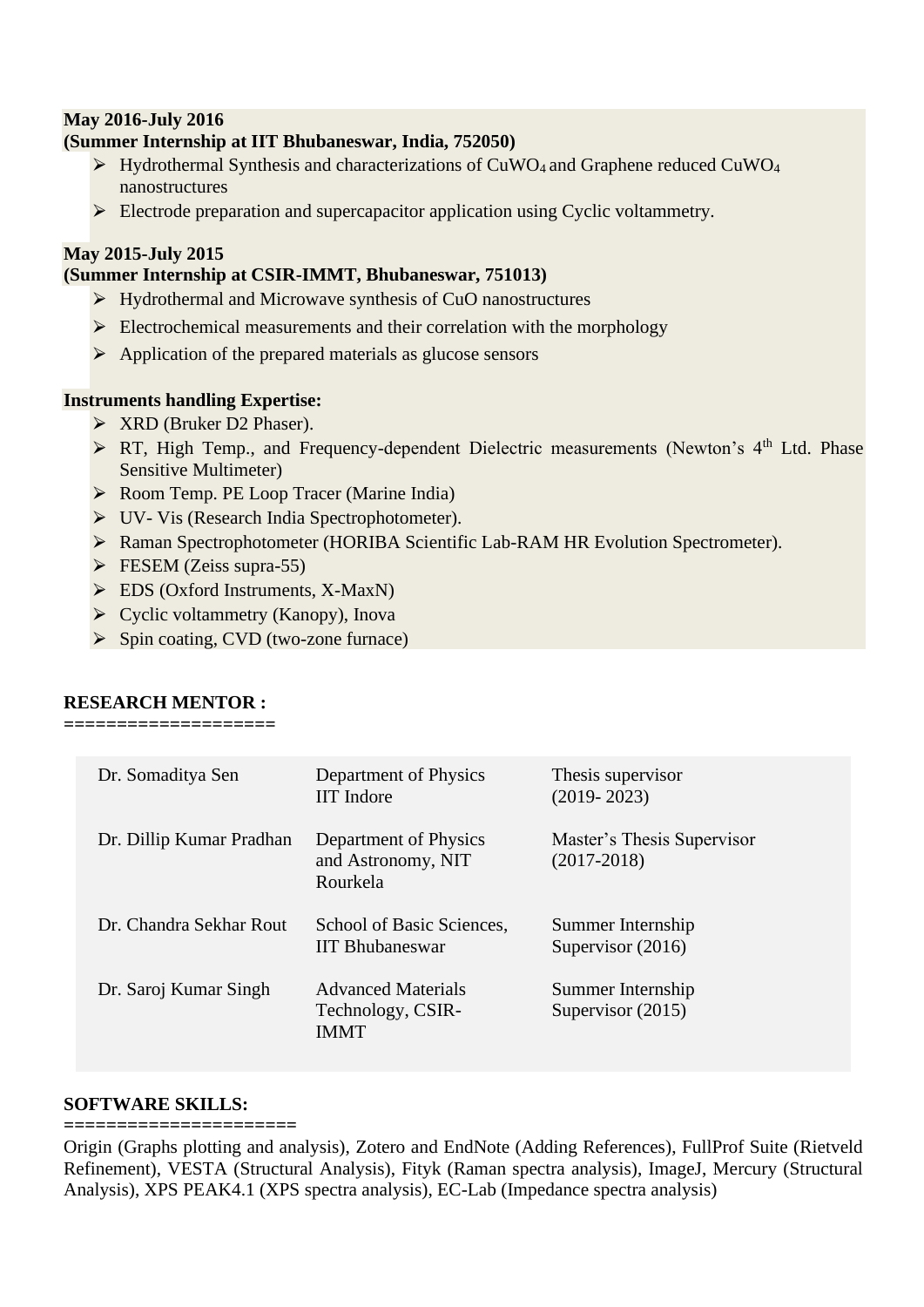#### **REFEREES:**

**===========**

- ❖ **Dr. Somaditya Sen**, Associate Professor, Dept. Of Physics, IIT Indore, India; [sens@iiti.ac.in,](mailto:sens@iiti.ac.in) +91-8839799363
- ❖ **Dr. Dillip Kumar Pradhan**, Associate Professor, Dept. Of Physics and Astronomy, NIT Rourkela, India; [dillippradhan@nitrkl.ac.in,](mailto:dillippradhan@nitrkl.ac.in) +918328923740
- ❖ **Dr. Indranil Bhaumik**, Scientific Officer G, Head of Crystal Growth Laboratory, Associate Professor, Homi Bhabha National Institute, Crystal Growth & Instrumentation Section, Laser, and Functional Materials Division, RRCAT, Indore; [neel@rrcat.gov.in,](mailto:neel@rrcat.gov.in) +919424512781

## **PUBLICATIONS:**

| $\#$                        | <b>AUTHORS</b>                                                                                                                              | <b>TITLE</b> of Publication                                                                                                                | <b>JOURNAL</b>                                                                          | Year |
|-----------------------------|---------------------------------------------------------------------------------------------------------------------------------------------|--------------------------------------------------------------------------------------------------------------------------------------------|-----------------------------------------------------------------------------------------|------|
| A <sub>1</sub>              | Saniya Ayaz, Ruhul<br>Amin, Koyal Samantray,<br>Arup Dasgupta,<br>Somaditya Sen                                                             | Tunable ultraviolet sensing performance<br>of Al-modified ZnO nanoparticles                                                                | <b>Journal of Alloys and</b><br><b>Compounds 884 (2021)</b><br>161113                   | 2021 |
| A2                          | Ruhul Amin,<br>Koyal suman<br>Samantaray, E.G. Rini,<br>Indranil Bhaumik,<br>Somaditya Sen                                                  | Grain and grain boundary contributions<br>to AC conductivity in ferroelectric<br>$Ba0.75Pb0.25Ti1-xZrxO3$ ceramics                         | <b>Ceramics International 47</b><br>$(2021)$ 13118-13128                                | 2021 |
| A <sub>3</sub>              | <b>Koyal Suman</b><br>Samantaray, Ruhul<br>Amin, E.G. Rini,<br>Somaditya Sen                                                                | Fe-doped<br>$Na0.47Bi0.47Ba0.06Ti0.98-xV0.02FexO3$<br>Structure correlated<br>vibrational, optical, and electrical<br>properties           | <b>Journal of Alloys and</b><br><b>Compounds 848 (2020)</b><br>156503                   | 2020 |
| A <sup>4</sup>              | Rakesh K. Sahoo, Arya<br>Das, Koyel Samantaray,<br>Saroj K. Singh,<br>Rajaram S. Mane, Heon-<br>Cheol Shin, Je Moon Yun<br>and Kwang Ho Kim | Electrochemical glucose-sensing<br>characteristics of<br>two-dimensional faceted and non-faceted<br>CuO nanoribbons                        | CrystEngComm, 2019, 21,<br>1607                                                         | 2019 |
| A <sub>5</sub>              | <b>Koyal Suman</b><br>Samantaray, Surjit Sahoo<br>and Chandra Sekhar Rout                                                                   | Hydrothermal Synthesis of CuWO4-<br>Reduced Graphene Oxide Hybrids and<br>Supercapacitor Application                                       | <b>American Journal of</b><br><b>Engineering and Applied</b><br>Sciences, 9(3), 584-590 | 2016 |
| <b>DRAFTS COMMUNICATED:</b> |                                                                                                                                             |                                                                                                                                            |                                                                                         |      |
| B1                          | Ruhul Amin, Koyal<br><b>Suman Samantaray,</b><br>Saniya Ayaz, Sachindra<br>N. Sarangi, Indranil<br>Bhaumik, Somaditya Sen                   | Room Temperature Multiferroicity with<br>enhanced ferroelectric and ferromagnetic<br>properties in $Ba_{0.75}Pb_{0.25}Ti_{1-x}Fe_{x}O_{3}$ | (Under Review in Journal of<br>Alloys and Compounds)                                    | 2021 |